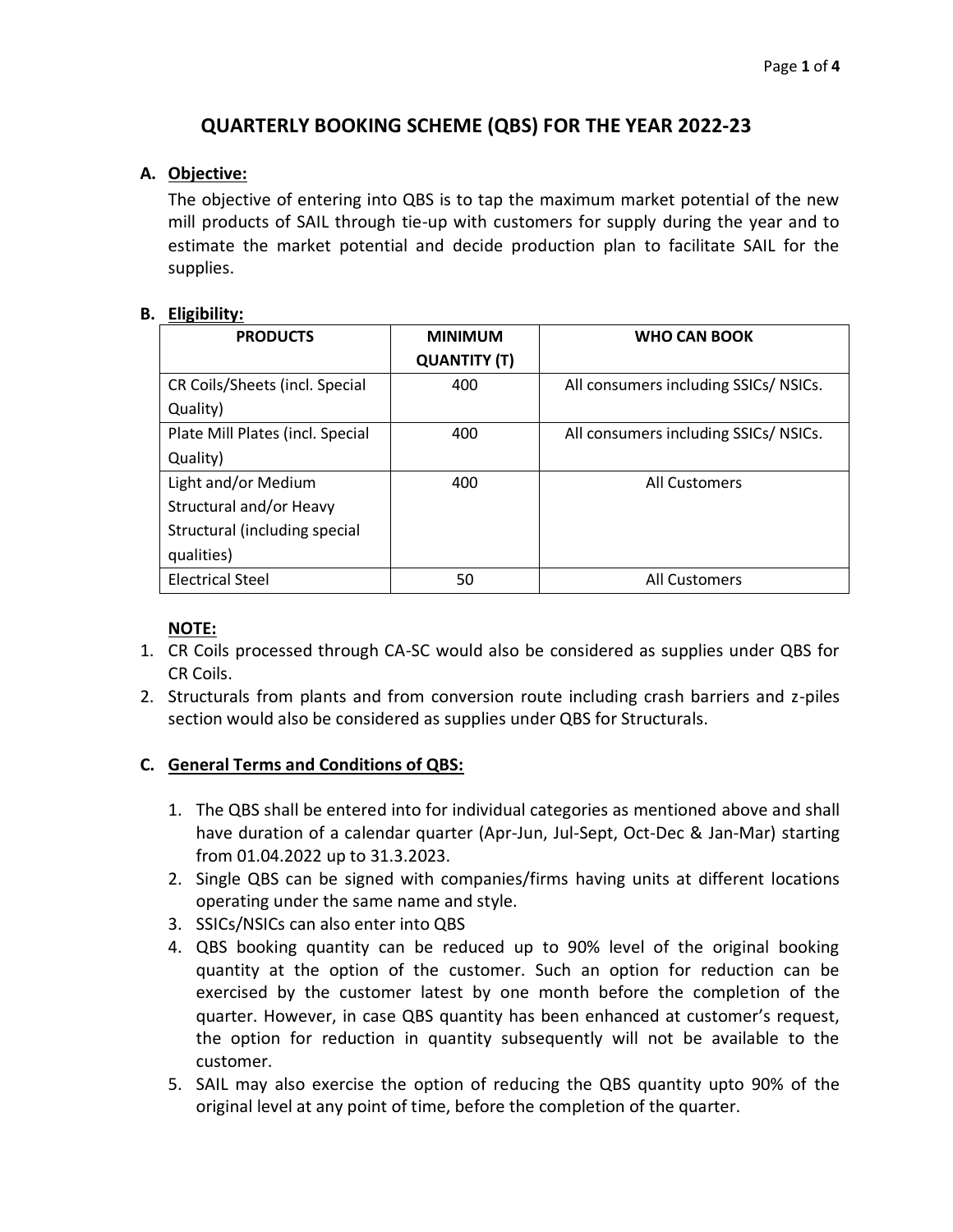6. Enhancement of QBS can be done subject to lifting of minimum 80% of the QBS quantity but below 100% of the QBS quantity at the time of receipt of request from the customer for enhancement. The option for enhancement is to be exercised by the customers latest by one month prior to the completion of QBS. Only one enhancement is allowed.

#### **D. Turnover Discount**

| <b>Quarterly Lifting (Metric Tonne)</b> | <b>TOD (Rs. per Metric Tonne)</b> |  |  |
|-----------------------------------------|-----------------------------------|--|--|
| $>400 - 700$                            | 100                               |  |  |
| >700-1000                               | 125                               |  |  |
| >1000                                   | 150                               |  |  |

a) TOD will be paid on actual quantity lifted subject to successful completion of QBS but limited to maximum 120% lifting of original / enhanced QBS quantity. The rate of TOD shall correspond to the slab pertaining to the actual quantity lifted but not exceeding the slab pertaining to 120% of original booking quantity.

The payment of TOD will be made at the end of the QBS period and normally within one month after completion of QBS period. TOD shall be paid only after taking into account all the credit notes and debit notes and after realization of all outstanding payments including sales under credit.

- b) TOD will be paid on flat rate and not on incremental basis. However, quantity sold through plant disposals, tender sales, and materials returned under quality complaint will not be taken into account for calculation of TOD. In cases where customer falls short of quantity to be eligible for TOD benefit, the tonnage lifted by the customer, but returned under quality complaint, will be considered as a part of actual lifting for the purpose of eligibility. However, TOD will not be paid for such quantity.
- c) In case the option of reducing the original booking quantity is exercised by the customer latest by one month before completion of the quarter, the customers would be entitled to TOD only to the extent of the reduced quantity and not up to 120% of the reduced quantity. The rate of TOD shall correspond to the slab applicable to the reduced quantity.
- d) In case SAIL exercises the option of reducing the QBS quantity, TOD would be admissible up to 120% of the reduced quantity. If quantity lifted is below the minimum slab arising out of reduction in QBS quantity at SAIL's option, the rate of the minimum slab will be applicable for determining the quantum of TOD.
- e) In the case of a Company having units all over the country operating under the same name and style, for calculation of TOD, purchases of all the units will be added, provided they had entered into a single QBS covering requirements of all the units.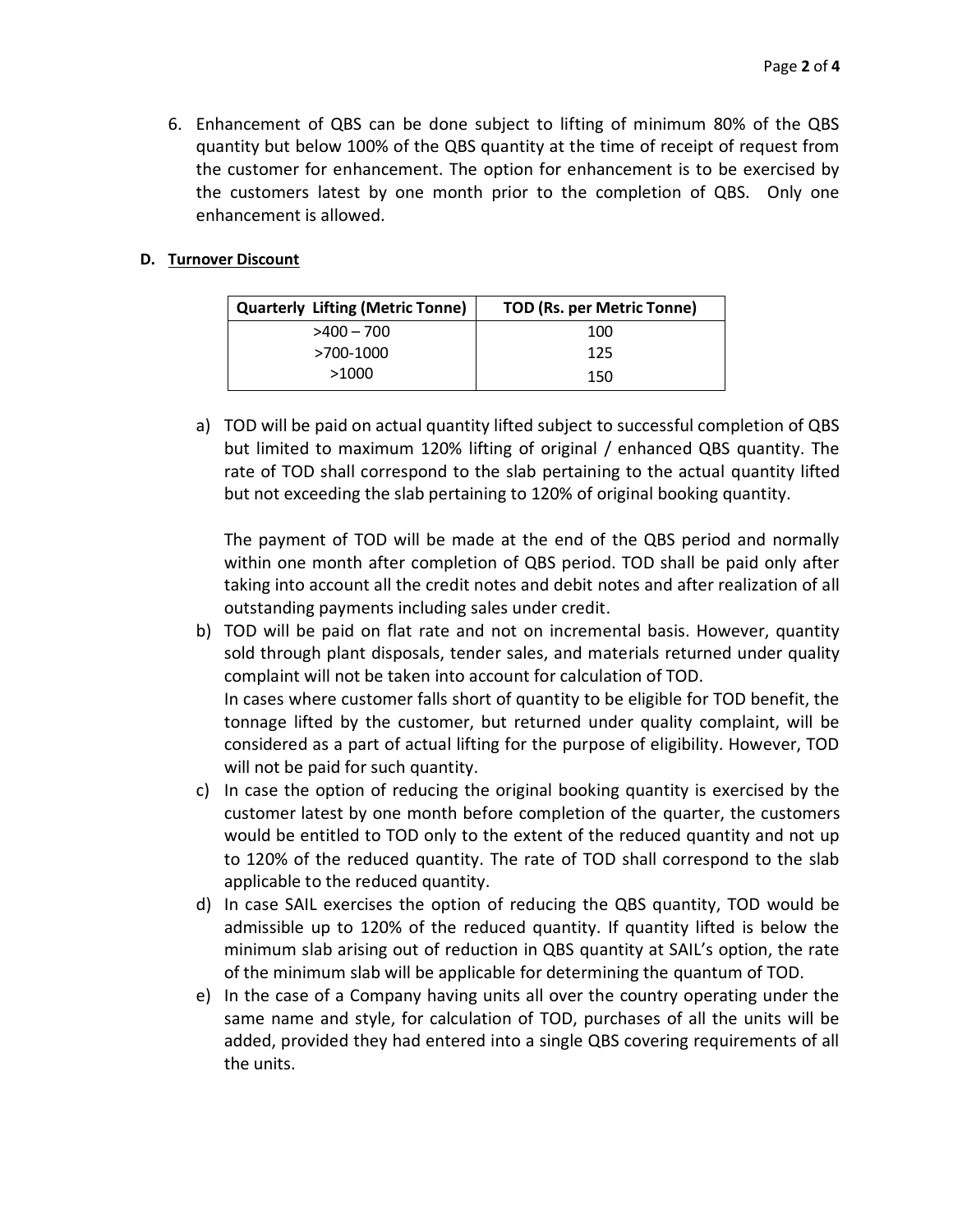### **E. IFC (Interest Free Credit)**

Interest Free Credit (IFC) up to 10 days may be offered on lifting of material. a) IFC will be allowed on actual quantity lifted.

b) Equivalent cash discount, at rates as applicable from time to time on credit sales, may be allowed against entitled IFC.

c) Penal interest at rates applicable from time to time would be charged by SAIL for delay in making payment by customers after expiry of entitled period of IFC as per MoU or at the expiry of mutually extended credit period, if any.

### **F. Other terms and condition of QBS**

- 1. Normally prices shall be the price prevailing on the date of delivery. However, firm price for supplies against accepted orders can also be considered.
- 2. Any variation in the statutory duties and levies as well as freight as applicable shall be payable by the customer.
- 3. If any customer desires to lift materials from different locations, breakup of the quantities to be lifted from each location will have to be provided at the time of signing of the QBS. However, in case of consumers and SSICs/ NSICs / PSUs/ Govt., interlocation adjustment of QBS quantities may be considered by SAIL. For successful completion of QBS, their off take at all locations put together would be considered.
- 4. Quantity of supply in a month will normally be reckoned with reference to RRs/Challans raised during the month for direct despatch/stockyard deliveries respectively and applicable QBS benefits paid accordingly. In case of direct dispatch by road, date of plant invoice would be reckoned as the date of dispatch.
- 5. In case SAIL is not able to supply the material against accepted orders of the customer during the last month of the quarter, the backlog as on the first of the following month may be considered by SAIL for servicing.

The price applicable shall be the price prevailing on the date of RR for direct despatch/ date of Challan for stockyard delivery or agreed price as the case may be. Such quantities against backlogs would be deemed to have been supplied against QBS for the particular quarter and associated benefits would be passed on accordingly.

- 6. SAIL may consider supply against QBS from other branches of the regions at the request of the customer subject to availability.
- 7. SAIL will have the option to supply the material either through stockyard or through direct dispatch basis or in combination of both.
- 8. Customers would be required to make financial arrangement(s) for the material supplied by SAIL on direct dispatch basis as per extant guidelines.
- 9. If the customers do not lift at least 80% of their Quarterly Booking quantity under QBS in any quarter SAIL may not consider for fresh booking for the next (succeeding) quarter under QBS.